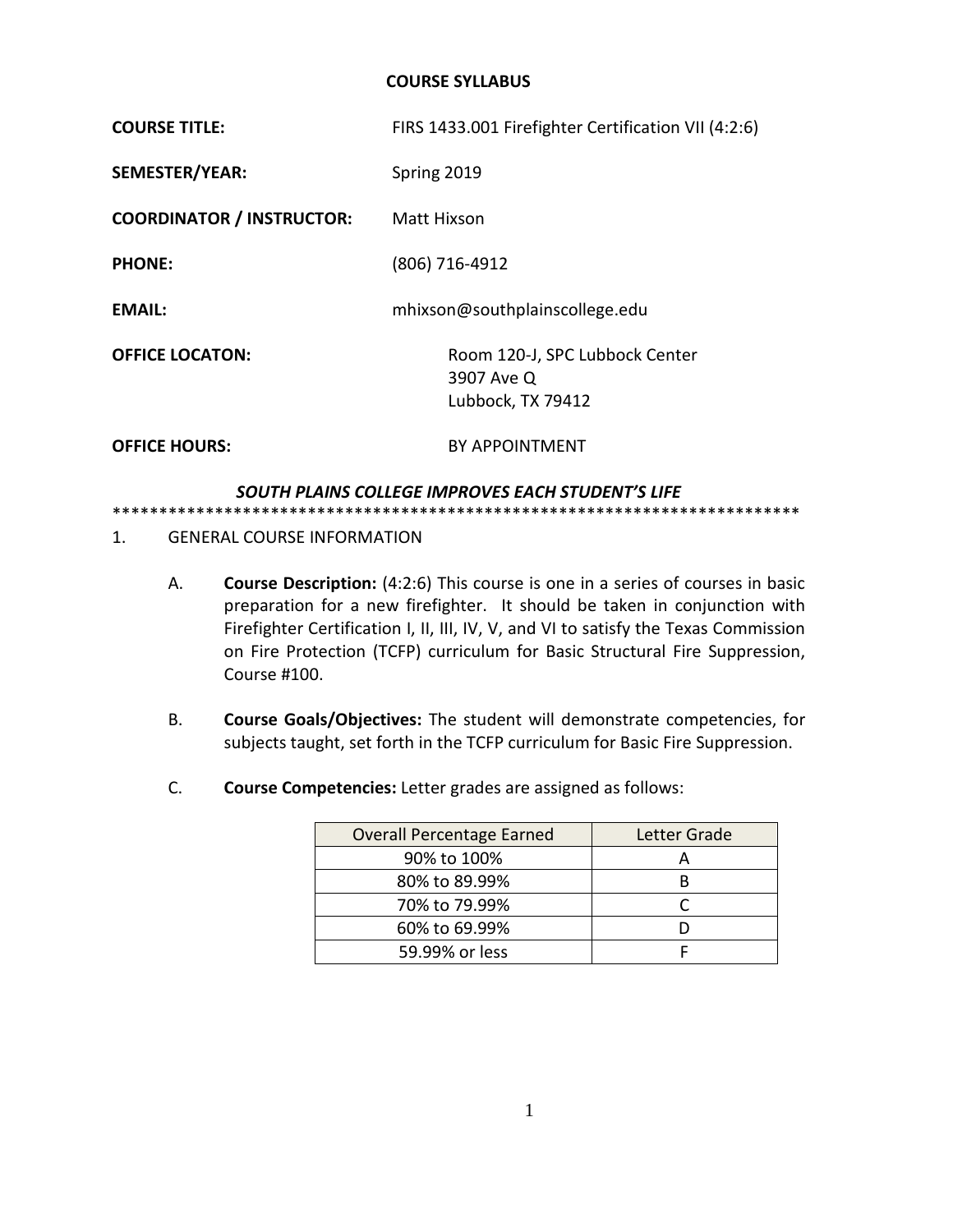An average score of 70% must be achieved on all required periodic tests to receive an academy Certificate of Completion and be eligible to take the TCFP Basic Firefighter Certification Exam. A passing score of 70% must be achieved on the comprehensive final exam to receive an academy Certificate of Completion and be eligible to take the TCFP Basic Firefighter Certification Exam.

D. **Academic Integrity:** It is the aim of the faculty of South Plains College to foster a spirit of complete honesty and a high standard of integrity. The attempt of any student to present as his or her own any work which he or she has not honestly performed is regarded by the faculty and administration as a most serious offense and renders the offender liable to serious consequences, possibly suspension.

**Cheating:** Dishonesty of any kind on examinations or on written assignments, illegal possession of examinations, the use of unauthorized notes during an examination, obtaining information during an examination from the textbook or from the examination paper of another student, assisting others to cheat, alteration of grade records, illegal entry or unauthorized presence in an office are examples of cheating. Complete honesty is required of the student in the presentation of any and all phases of course work. This applies to quizzes of whatever length as well as to final examinations, to daily reports and to term papers.

**Plagiarism:** Offering the work of another as one's own, without proper acknowledgement, is plagiarism; therefore, any student who fails to give credit for quotations or essentially identical expression of material taken from books, encyclopedias, magazines and other reference works, or from themes, reports or other writings of a fellow student, is guilty of plagiarism.

- E. **Scans and Foundation Skills:** The specific SCANS and Foundation Skills for this course include: Foundation Skills (F): 1,2,3,4,5,6,7,8,9,10,11,12,13,15,16,17 Competencies (C): 1,3,4,5,6,7,9,10,11,12,13,14,15,16,17,18,19,20
- F. **Verification of Workplace Competencies Technical Education Division:** The learning outcomes of this course will prepare the student to meet the Basic Structural Firefighter classification and prepare them to certify as a Basic Structural Firefighter with the Texas Commission on Fire Protection

## II SPECIFIC COURSE/INSTRUCTOR REQUIREMENTS

# A. **Textbook and Other Materials:**

• Required textbooks for the course are: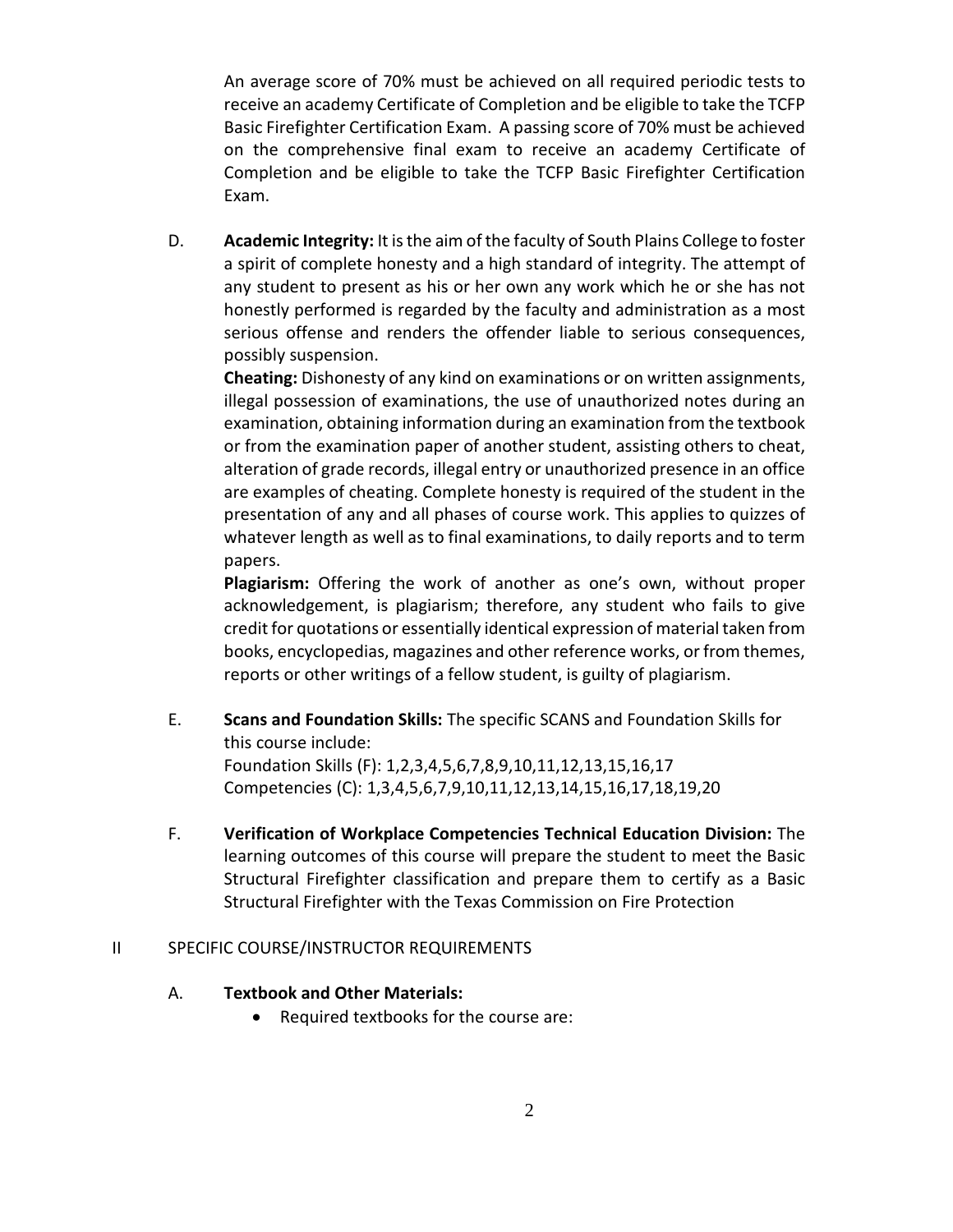- o **IFSTA Essentials of Firefighting and Fire Department Operations, 6th Edition,** published by Fire Protection Publications.
	- Textbook ISBN 978-0-87939-509-4
- o **IFSTA Essentials of Fire Fighting, 6th Edition Course Workbook**, published by Fire Protection Publications
	- Textbook ISBN 978-0-87939-512-4
- o **IFSTA Hazardous Materials for First Responders, 5th Edition,**  published by Fire Protection Publications
	- Textbook ISBN 978-0-87939-613-8
- o **IFSTA Hazardous Materials for First Responders Course Workbook, 5th Edition,** published by Fire Protection Publications
	- Workbook ISBN 978-0-87939-618-3
- The *Basic Fire Suppression Curriculum* **from the Texas Commission on Fire Protection** is also required and is available online at**:**
	- o **[http://www.tcfp.texas.gov/manuals/curriculum\\_manual/ch](http://www.tcfp.texas.gov/manuals/curriculum_manual/chapter_1.pdf) [apter\\_1.pdf](http://www.tcfp.texas.gov/manuals/curriculum_manual/chapter_1.pdf)**
- The *Hazardous Materials Curriculum* **from the Texas Commission on Fire Protection** is also required and is available online at**:**
	- o **[http://www.tcfp.texas.gov/manuals/curriculum\\_manual/ch](http://www.tcfp.texas.gov/manuals/curriculum_manual/chapter_6.pdf) [apter\\_6.pdf](http://www.tcfp.texas.gov/manuals/curriculum_manual/chapter_6.pdf)**
- B. **Attendance Policy:** Punctual and regular attendance is required of all students. Students are responsible for all class work covered during any absence from class. Only **four** excused absences are allowed during the semester. Saturdays count as two class days. All day absences on Saturday will count as two absences. **Students who miss more than four class days will be subject to expulsion from the SPC Basic Structural Firefighter Academy**.
- C. **Assignment Policy:** All required work, including assignments and periodic exams, must be turned in on time or be subject to penalty points (5 penalty points for each day late.)Periodic examinations will be administered covering course content materials. Periodic exams will be administered to cover a maximum of 50 hours of instruction. A comprehensive final exam will be administered at the end of the semester. All students are required to take the final course examination as a prerequisite to successful course completion.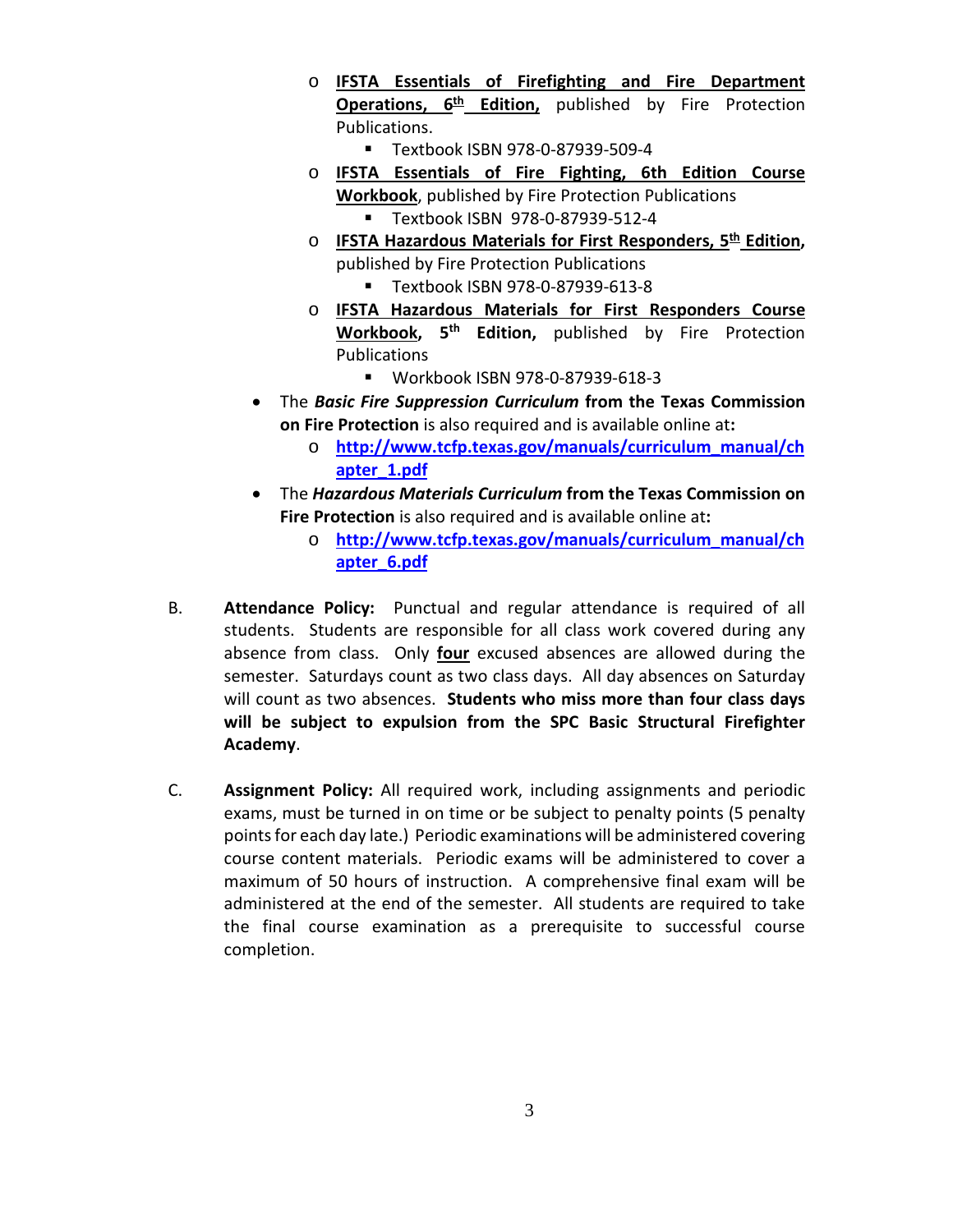D. **Grading Policy/Procedure and/or Methods of Evaluation:** An accumulative point system will be utilized to determine the final grade for each student. Grades will be determined by adding the total points achieved during the semester from exams, assignments, and the final. Points will be determined in accordance with the following guidelines:

| <b>Total points possible</b>             | $= 1065$ |
|------------------------------------------|----------|
| Workbook Assignments (10 points/chapter) | $= 110$  |
| Final skills exam worth 70 points        | $= 70$   |
| Final written exam worth 225 points      | $= 225$  |
| Six skills exams worth 10 points each    | $= 60$   |
| Six written exams worth 100 points each  | $= 600$  |

Total points earned, divided by 10.65, will determine each student's final grade.

The following guide for points-to-grade will be utilized to determine the final assessment:

| <b>Overall Percentage Earned</b> | Letter Grade |
|----------------------------------|--------------|
| 90% to 100%                      |              |
| 80% to 89.99%                    |              |
| 70% to 79.99%                    |              |
| 60% to 69.99%                    |              |
| 59.99% or less                   |              |

An average score of 70% must be achieved on all required periodic tests to receive an academy Certificate of Completion and be eligible to take the TCFP Basic Firefighter Certification Exam. A passing score of 70% must be achieved on the comprehensive final exam to receive an academy Certificate of Completion and be eligible to take the TCFP Basic Firefighter Certification Exam.

# **CAMPUS GUIDELINES**

## **DIVERSITY STATEMENT**

In this class, the teacher will establish and support an environment that values and nurtures individual and group differences and encourages engagement and interaction. Understanding and respecting multiple experiences and perspectives will serve to challenge and stimulate all of us to learn about others, about the larger world and about ourselves. By promoting diversity and intellectual exchange, we will not only mirror society as it is, but also model society as it should and can be.

## **DISABILITIES STATEMENT**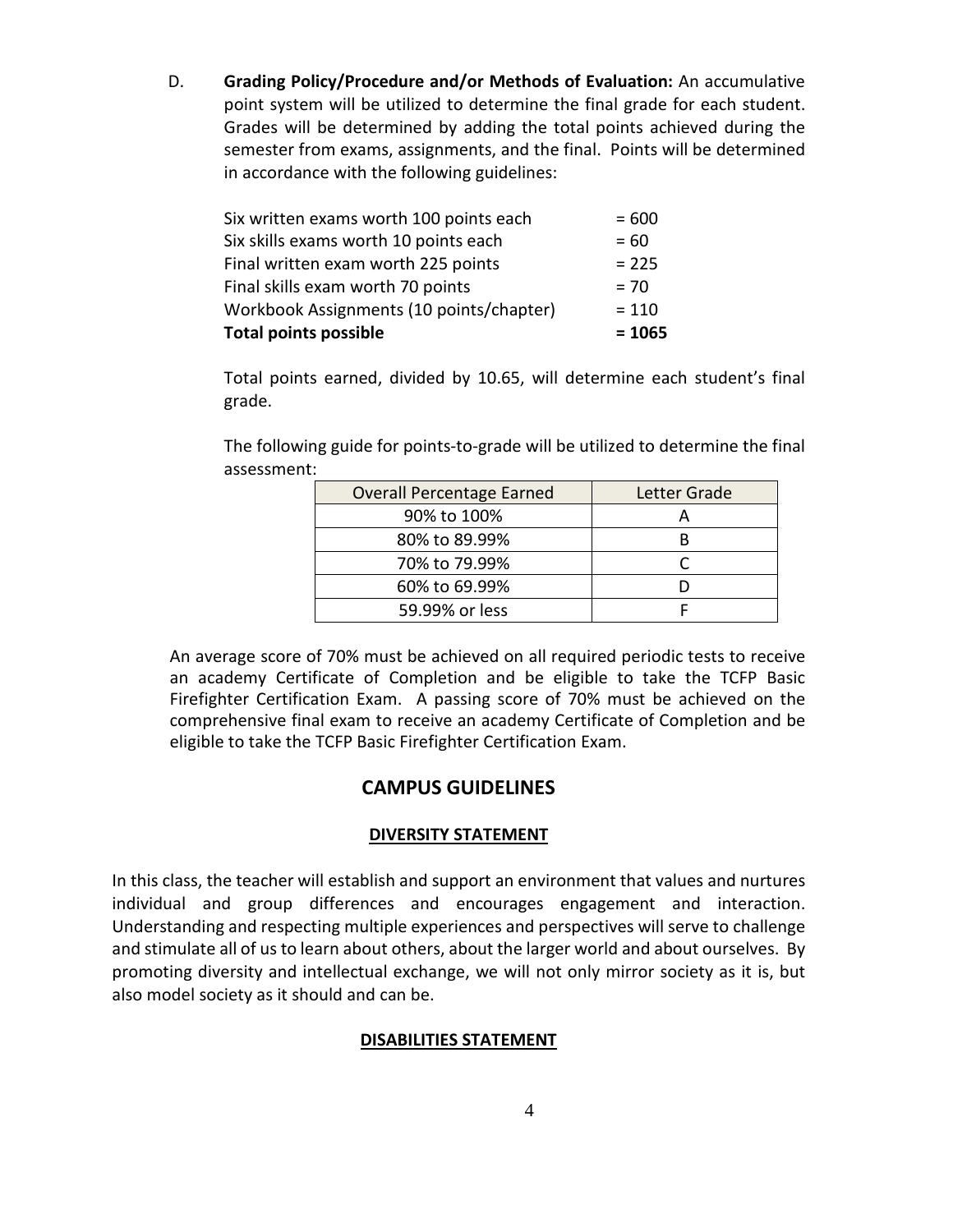Students with disabilities, including but not limited to physical, psychiatric, or learning disabilities, who wish to request accommodations in this class should notify the Disability Services Office early in the semester so that the appropriate arrangements may be made. In accordance with federal law, a student requesting accommodations must provide acceptable documentation of his/her disability to the Disability Services Office. For more information, call or visit the Disability Services Office at Levelland (Student Health & Wellness Office) 806-716-2577, Reese Center (Building 8) 806-716-4675, or Plainview Center (Main Office) 806-716-4302 or 806-296-9611.

## **NON-DISCRIMINATION STATEMENT**

South Plains College does not discriminate on the basis of race, color, national origin, sex, disability or age in its programs and activities. The following person has been designated to handle inquiries regarding the non-discrimination policies: Vice President for Student Affairs, South Plains College, 1401 College Avenue, Box 5, Levelland, TX 79336. Phone number 806- 716-2360.

## **TITLE IX PREGNANCY ACCOMODATIONS STATEMENT**

If you are pregnant, or have given birth within six months, Under Title IX you have a right to reasonable accommodations to help continue your education. To activate accommodations, you must submit a Title IX pregnancy accommodations request, along with specific medical documentation, to the Director of Health and Wellness. Once approved, notification will be sent to the student and instructors. It is the student's responsibility to work with the instructor to arrange accommodations. Contact Chris Straface, Director of Health and Wellness at 806-716-2362 or email [cstraface@southplainscollege.edu](mailto:cstraface@southplainscollege.edu) for assistance.

## **GENERAL SAFETY ON CAMPUS**

South Plains College recognizes the importance of safety on campus. The protection of persons and property is a responsibility which we all share. Personal safety begins with the individual. The following guidelines are intended to assist you in protecting yourself and to encourage practices that contribute to a safe environment for our campus community.

- o Never leave your personal property unsecured or unattended.
- o Look around and be aware of your surroundings when you enter and exit a building.
- o Whenever possible, avoid walking alone, particularly after dark. Walk to your vehicle with other class members or request that the Security Guard/Campus Police walk you to your car.
- o When approaching your vehicle, keep your keys in your hand; look under your car and in the back seat and floorboard. Lock the doors as soon as you are inside your car.